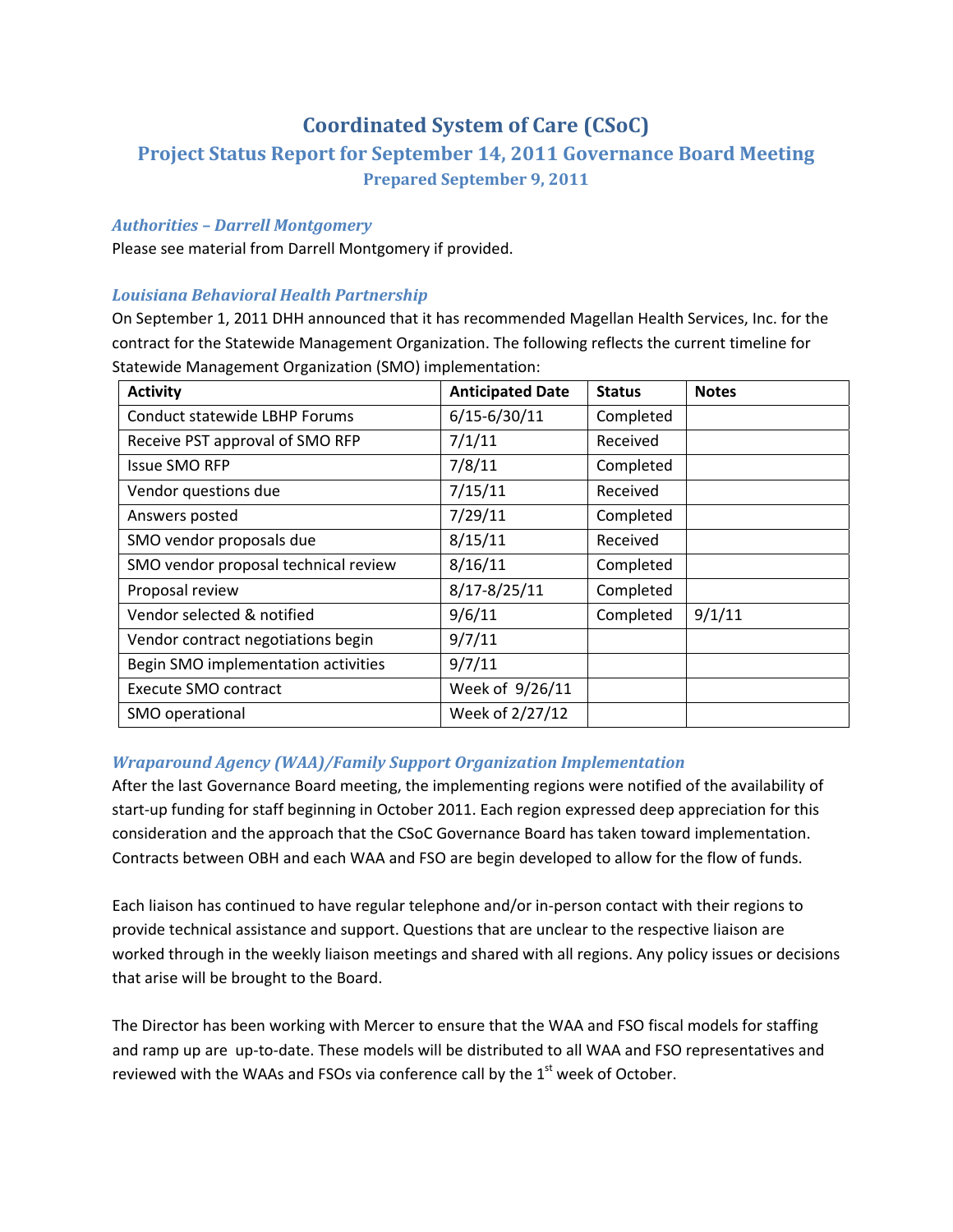Planning for the Implementation Institute continues. We have secured the Parc England Hotel in Alexandria, LA to hold this two‐day event. The regions have expressed a great deal of excitement about coming together and beginning to form their Learning Community.

## Next steps

- (1) Continue to conduct follow‐up sessions/conference calls with implementing regions.
- (2) Conduct conference call between WAA/FSO representatives and Mercer to review fiscal models and answer questions.
- (3) Develop guidance documents and materials for the Implementation Institute.

| <b>Name of Workgroup</b>            | <b>Focus/Activities</b>                                                                                                       | <b>Next Steps</b>                                                                                                                                                       |
|-------------------------------------|-------------------------------------------------------------------------------------------------------------------------------|-------------------------------------------------------------------------------------------------------------------------------------------------------------------------|
| Operations                          | IT & Programmatic Issues                                                                                                      | Initial work completed; work will<br>resume with selected SMO                                                                                                           |
| <b>Financial Stability</b>          | Reviewing financial requirements of the<br>RFP, 1915i and 1915c documents and<br>sample reporting tools provided by<br>Mercer | OBH is taking the lead on all<br>tasks, CSoC partner departments<br>asked to assign staff to assist in<br>developing financial reporting<br>tools; next meeting 9/13/11 |
| Non-Residential Provider            | Discussion regarding different provider<br>types/groups                                                                       | Working to identify best<br>mechanisms to integrate<br>providers                                                                                                        |
| <b>Outpatient Rate Setting</b>      | Rate setting                                                                                                                  | The State and Mercer will<br>continue work to finalize rates                                                                                                            |
| PRTF/TGH                            | Working to assess PRTF and TGH<br>capacity and address TGH licensing                                                          | Work is ongoing                                                                                                                                                         |
| <b>State Staff Training</b>         | Training grid finalized                                                                                                       | Initial forums/trainings will be<br>scheduled for November                                                                                                              |
| Children's Fee for Service<br>Codes | The group has completed its tasks                                                                                             | Work is dependent on finalizing<br>rates                                                                                                                                |

## *Operations*

## *Training and Technical Assistance Report*

Please see separate report and documents prepared by Janice Zube.

The National Technical Assistance Center for Children's Mental Health at Georgetown University recently announced that it will be offering the "Primer Hands On" ‐ Training for Leaders on Building Effective Systems of Care in October in Washington, DC. The training is designed to support system of